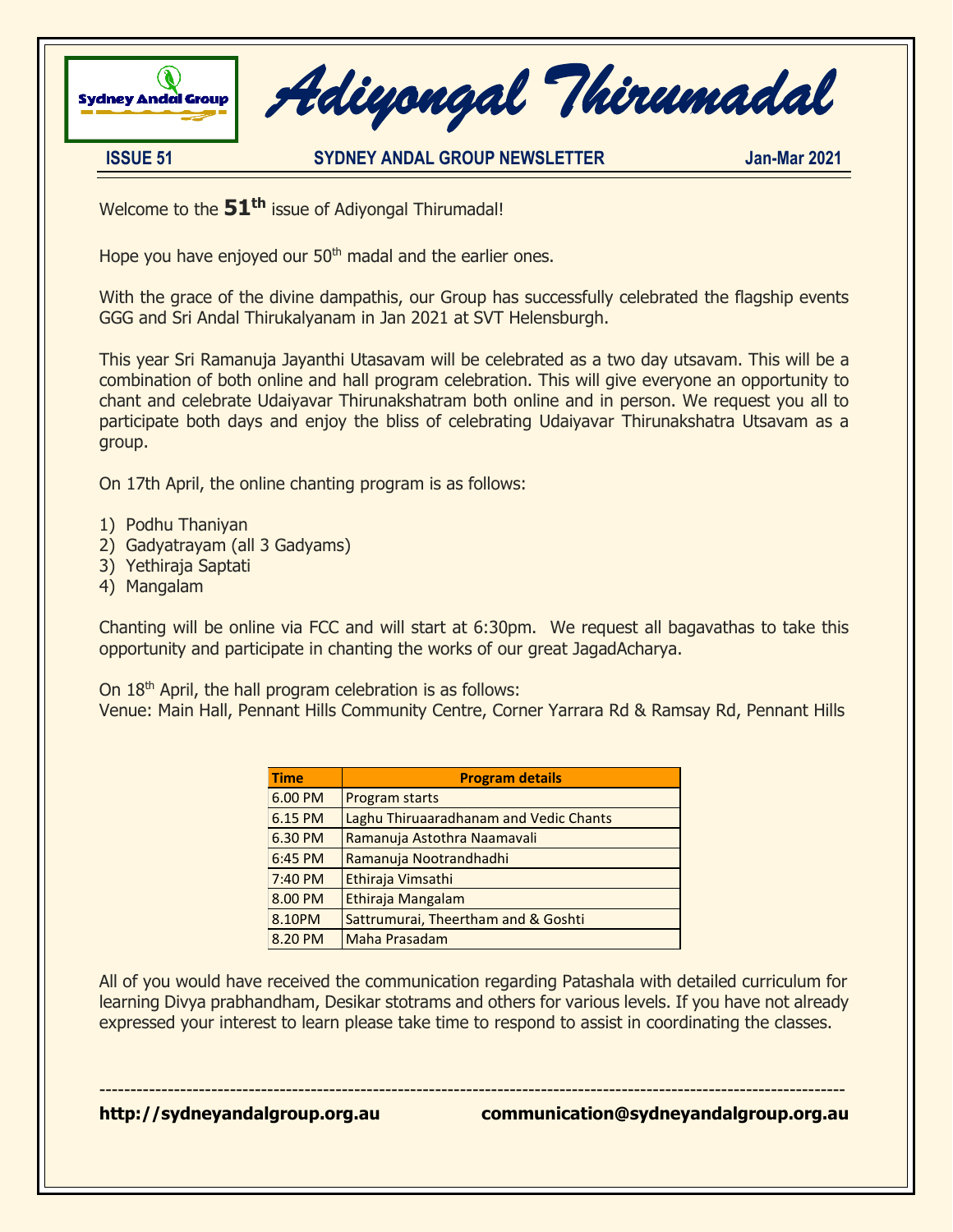## **Know our Divyadesam - Thirukovilur (Sri Ulagalanda perumal)**

By Sri Madhusudhan Tatachar

This temple marks the incarnation of Vamana Thirivikrama (Vamana Avatar).At this Divya Desam, the three first Azhwars, Poigai Azhwar, 'Boothathazhwar' and 'Pey azhwar' together had a darshanam of Perumal and Thayar and composed Three Thiruvandhathi. Moolavar (main idol) holds the conch in his right hand and the chakra on his left hand and measures the world with his raised right foot. This temple marks the quelling of the pride of Mahabali (the Kerala king). The pedigrees of Emperumanar Jeeyars have authority over this shrine. This is one among the Pancha Krishnaranya kshetrams. The others are : Thiru Kannankudi, Thiru Kannan Kavithalam, Thiru Kannapuram and Thiru Kannamangai. The body of Moolavar is made of wood. Such a gigantic Perumal can't be seen anywhere. There is a separate Sannidhi for Krishna who is made of Salagramam.



Sthalapuranam: King Mahabali was supreme in giving charity and dharma. He wished that none should exceed in fame. Hence, he performed a grand Yagna (Yaga) presided over by the asura Guru Sukrachariar. Vishnu who resolved to quell his pride appeared there in a miniature form (Vamana) and asked for 3 feet land as offering. Sukrachariar who understood that Vishnu had come there prevented the king from making the offering. However, Mahabali was ready to make the offer superseding the words of his guru. Maha Vishnu took his mighty form and placed one foot on the land and the second on the sky. He asked Mahabali where he should place the third. Mahabali who also understood that it was Maha Vishnu offered his head as the third place. Vishnu placed his foot on the head of Mahabali and pressed it hard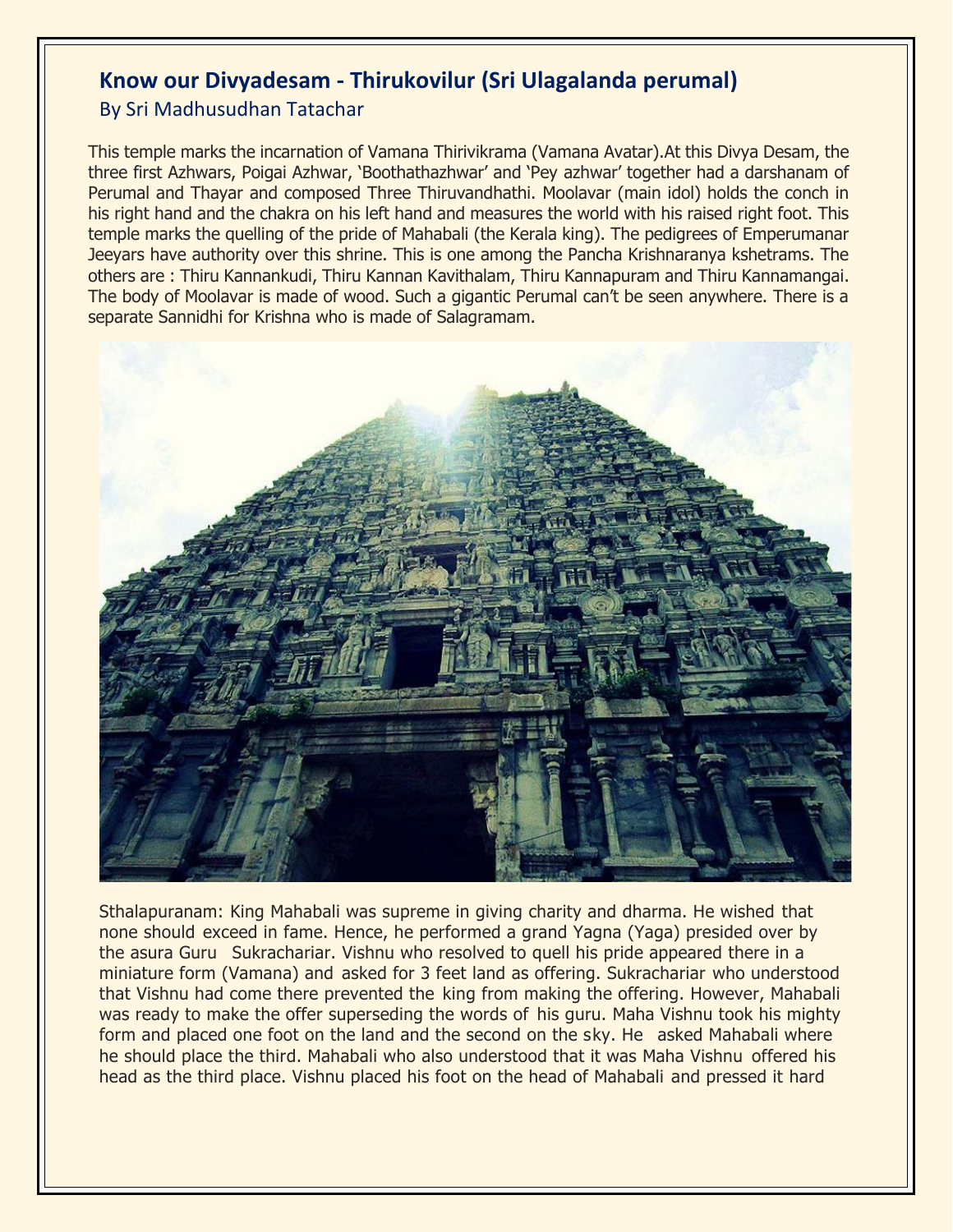### **Know our Divyadesam - Thirukovilur (Sri Ulagalanda perumal)** (contd)

asking him to offer it by making on oath by pouring water as a ritual. Mahabali took the Kendi (a vessel) to pour water. Sukrachariar became a beetle and blocked the water coming out of the kinds. Vishnu used a Dharppai (a type of grass) to pierce through the blockage. As a sult, Sukrachariar became blind and he left the place. Mahabali offered the third feet and got himself sunk in the earth. After quelling Mahabali's pride Maha Vishnu absorbed him into Himself. So, goes the temple history.

The mudhal aazhvaars wanted to worship the Perumal in Thirukkoviloor, Sri Thiruvikraman. They started from their respective places to worship the Perumal, separately. First, Poigai Alwar wanted to worship, but since it rained heavily, he went to a Brahmin's house and asked for some place to stay for some time, since it was raining heavily. The Brahmin gave him a small place in the house (can be said as the small hall). Only one person can stretch his hands and legs and can feel somewhat comfortable with the place. At that time, Bhoodhatalwar, who was drowned completely due to rain, came there and asked the place to stay for sometime. On seeing Bhoodhatalwar, Poigai Alwar who was sleeping in the room, said that one person can sleep and if it is two persons, we can sit comfortably. And then Pei Alwar came there and all of his dress and he himself was drowned in rain asked for some place there. Then, Poigai Alwar said that if it is one person, he can sleep and if it is two persons, they can sit and since it is 3 persons, they can only stand. And it is explained as a slogan by Oruvar Padukka - Iruvar Irukka - Moovar Nirkalam. Like this way only, all these 3 Alwars got introduced among themselves and showed their affection and love towards each other. All these 3 Alwars, started to sing Andhadhees (song praise of God where the end of previous verse will be the beginning of next verse) and finally the Lord appears before them and Pei Alwar sings this as "Thiru kandaen".

**Moolavar:** The Moolavar of this sthalam is Thiruvikraman. The Perumal is also called as Dehaleesan. Moolavar in Nindra, Nadantha (Ulagalantha) kolam facing East direction and his right leg lifted upwards towards the sky. And the great and a special thing is that the Sangu, which will be usually on the left hand is on the right hand and the Chakkaram which will be on the right hand is on the left hand. Prathyaksham for Mahabali Chakravarthy, Mirugandar, Lord Brahma, Sownakar, Kaasyapar, Kaalavar, Indiran, (Kushi - Kusathwajan, Poigai, Bhutham and Pei Alwars, who are considered to be the first 3 Alwars.

**Thayaar:** The Thaayar of this sthalam is Poongoval Naachiyar. Utsavar: The Utsavar is Aayanaar, Govalan (Gopalan). The Utsavars show 3 sevas (Nindra, Kidantha and Veetriruntha (sleeping) Sevas).Utsavar Thaayar name is Pushpa valli Thaayar.

**Vimanam**: Srikara Vimanam. There is Gopuram in front and back of the temple. Two gopurams are found (i.e.) one in front and another at the back. Front Gopuram is big gopuram and chariot is found close to it. On the North side of the temple is found a small gopuram, which is built incompletely. Poigai Alwar wanted a small gopuram to be built with in a day and he himself wanted to build it. But, he could not build it since the daylight came. So, left the temple incompletely.

**Mangalasasanam:** Thirumangai Alwar:18 Poigaialwar:2; Boothathalwar:1 Total 21 Pasurams.

Acknowledgment: divyadesam,findmytemple.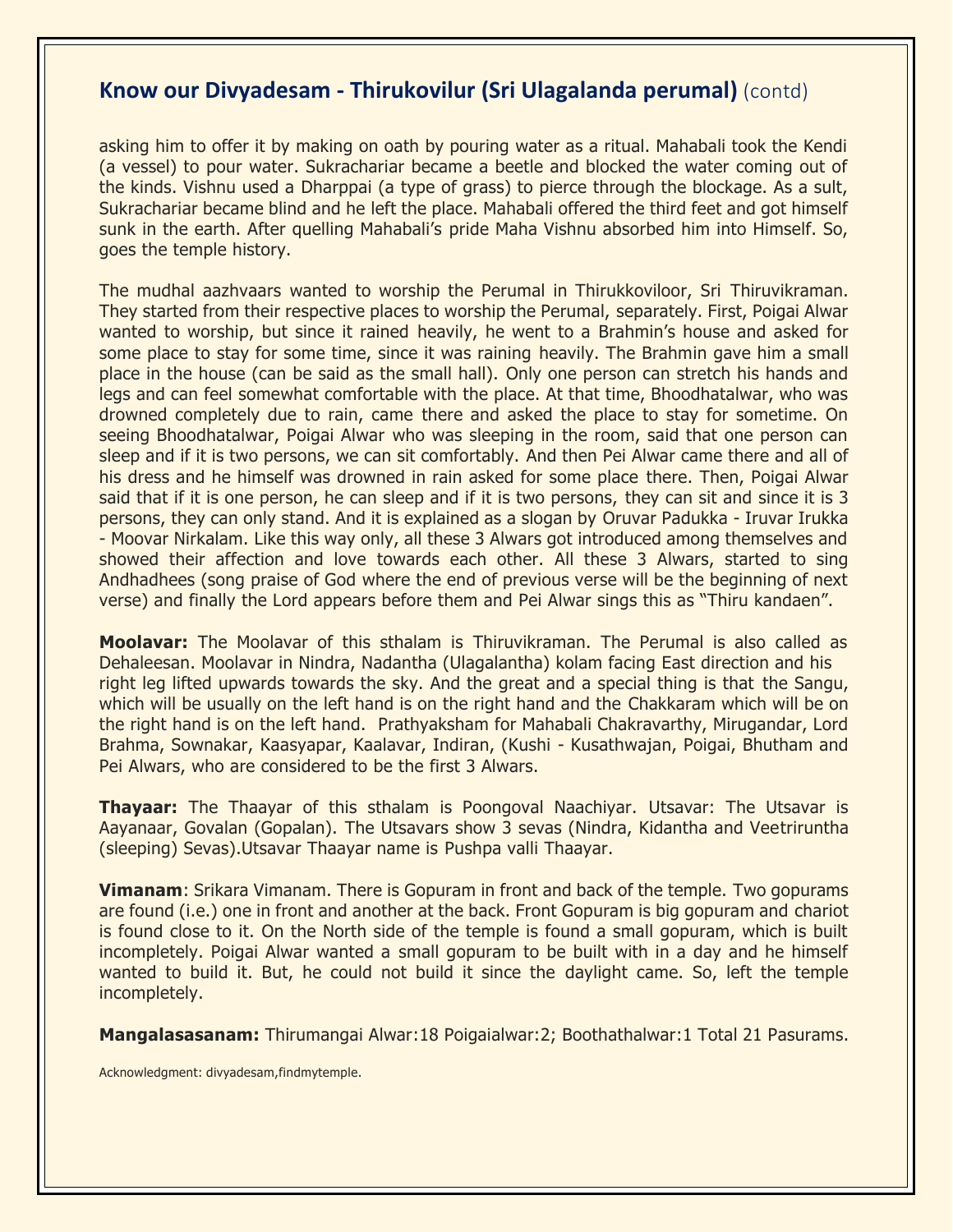### **Jeevatmas brought back to life with their bodies by Rama and Krishna**  Sri Suresh Varadarajan

We are familiar with Krishna bringing His Acharya Shantiupani's son back to life with his body as His guru dakshina. Let's see this in a bit more detail. Krishna around the age of 10, after He killed His uncle Kamsan was asked by His original father Vasudevar about His studies. Only then, He decided to go for formal education. He went to Shantipani's ashram in Ujjain and stayed there in gurukulam doing seva to His guru and Guru pathni. The studies went on day and night and He learnt all the 64 arts (kalaigal) in 64 days!!! His classmate there was Sudhama who came to be known as Kushela (one who wore torn clothes). After Krishna finished the studies in 64 days He humbly requested His guru to accept guru dakshina. Though Shantipani taught Paramatma Krishna Himself he was still immersed in Samsaram and did not ask for Vaikuntam!!! Instead he asked Krishna to speak to his wife and fulfil her wish. Her wish was to get back their son who was taken away by a Rakshasha (demon) when they went to take bath in the sea on a pilgrimage. Krishna agreed and went to the sea where the son was taken away and demanded the Samudra Raja ( king of the ocean) to return the son. Samudra Raja said he was actually taken by a demon called Panchajanan. He had a conch in his body. He said he had already eaten the son hence he had gone to Yamapatnam ( kingdom of yama).Krishna killed this demon and took the conch, hence His conch(sangu) is called Panchajanyam. Krishna then went to Yamapatnam and demanded Yama returns the boy with his original body. Yama refused though Sriman Narayanan Himself demanded. Hence a war ensued in which Yama was beaten, after which Yama returned the boy with his body when he died. Krishna returned the boy to His Guru and his pathni as Guru Dakshina. We will now see 3 more instances when this has happened. To make it interesting we will look at incidents involving Krishna and Rama alternatively.

After the war with Ravana was over, Indra came and thanked Rama for killing Ravana who was causing so much trouble to the Devas and offered to do whatever Rama commanded. Rama said His intention was to only kill the bad rakshashas and wanted Indra to bring back all the vanaras who died in the war and all the rakshashas who fought with Ravana because he ordered them to do so, to save himself due to bad deed of bringing Sita to Srilanka. Indra granted this and all the vanaras who died came back to life with their bodies intact. However the rakshashas who died could not be brought back because Ravana had thrown their bodies into the sea so that Rama, who he considered as his enemy will not know how many rakshashas he lost in the war.

When Krishna was ruling in Dwaraka one Krishna devotee came to Him and said someone stole 3 children within 3 or 4 days after their birth and requested Krishna to save their next child as his wife was pregnant. Krishna agreed and when the birth day was nearing Krishna was preparing to go to their house. Arjunan who was with Krishna at that time said Krishna need not bother and he himself will protect the child. He then, using his skill, built a fence around their house with his arrows so that even air cannot enter. He was confident no one can take the child away this time. However this time as soon as the child was born it disappeared. Arjuna was humiliated and had to report this to Krishna. The baktha complained Krishna did not keep His promise and let him down. Krishna, along with Arjuna and the devotee went in search of the children and couldn't locate them in heaven, hell, Indra loka , sathya( Brahma) loka or any other lokas. Finally He went to Srivaikuntam and asking Arjuna and the devotee to stay on the other side of Viraja river He alone went into Vaikuntam and found the children there.They were playing on Shreedevi's lap. When Krishna asked Her why she brought them She said, having heard of all the leelas of Krishna She wanted to see Him hence she brought the children!!. We would never understand their leelas fully. Krishna then brought all the 4 children and handed them to the baktha. These incidents are covered in various puranas and Azhvar's aruli seiyals( Divya Prabhandham) .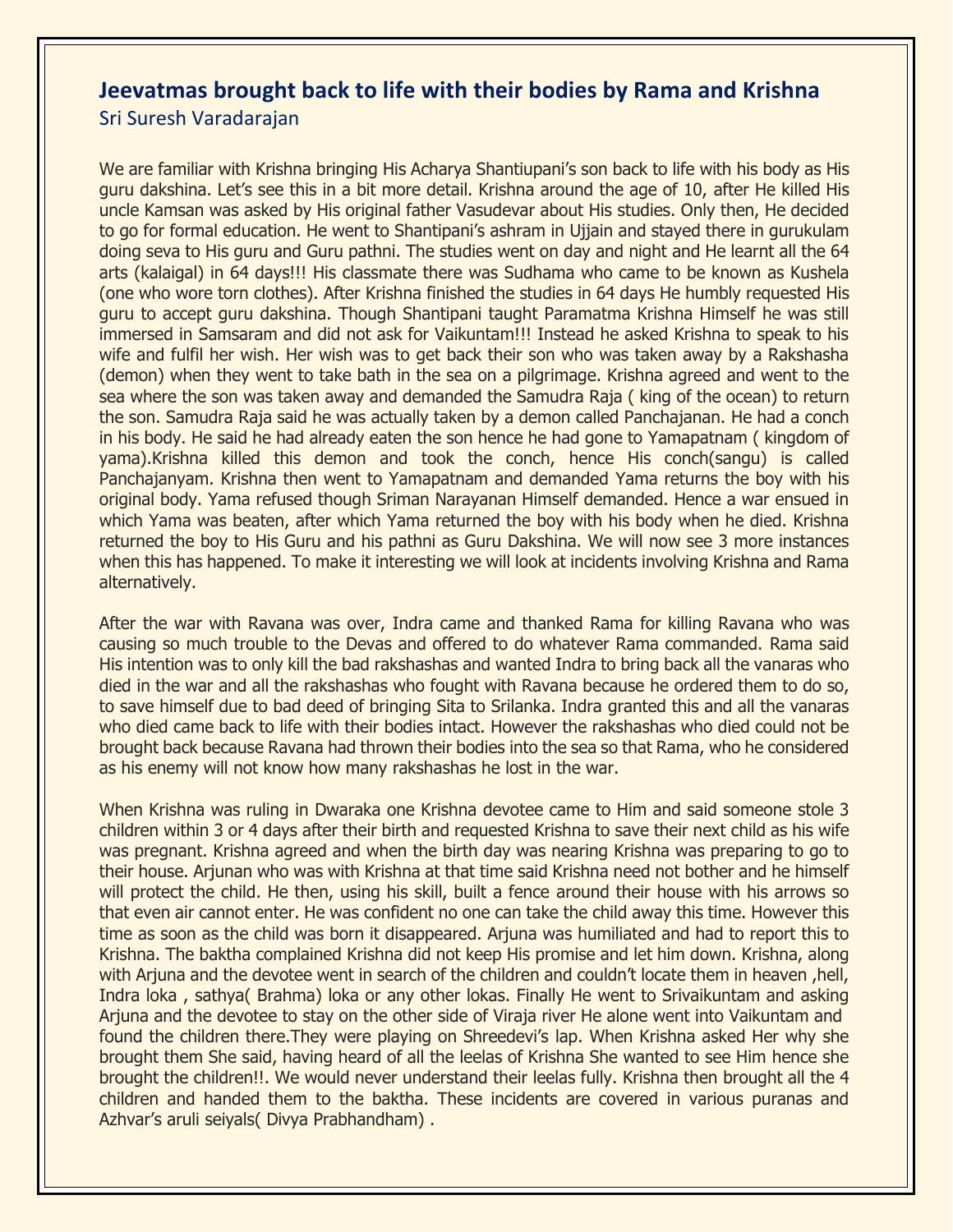### **Jeevatmas brought back to life with their bodies by Rama and Krishna**  (contd)

Now to the last one from Ramavatharam. When Rama was ruling Ayodhya, a poor Brahmin approached the court with grief and told everyone that his young son died and blamed Rama this happened because there is something wrong in the way Rama ruled the kingdom. Rama immediately called a meeting with all the great sages and asked them what is the cause of this. We have to remember here that Rama had even sent his pregnant wife Sita to the forest as he didn't want any blemish on his governance of the country. Narada explained to Rama that a person belonging to shudra varnam leaving his varana ashrama duties is practicing penances, and that is the cause of the child's death. In Krita Yuga only Brahmins were allowed to do the Penance. In Treta Yuga, two Varnas Brahmins and Kshatriyas are allowed, in Dwapara Yuga three Varnas including Vaishyas are allowed to do Penance. Only in Kali Yuga all the four varnas are allowed to perform the penance. Rama goes on a tour of inspection in his flying chariot ( Pushpaka Vimanam), and finds an ascetic named Sambukan doing penance hanging upside down from a tree. Rama demanded to know who he is and why he is doing penance. Sambukan, his head still hanging downwards answered:— "O Rama, I was born a Shudra and I am performing this rigorous penance in order to go to heaven with this body. Lord Rama killed him by cutting his head off for not following the sasthras and thereby giving Sambukan Moksha. As soon as sambukan was killed the boy who had died earlier woke up. This is also mentioned in Perumal Thirumozhi.

=================



Sri Andal Kalyanam 2021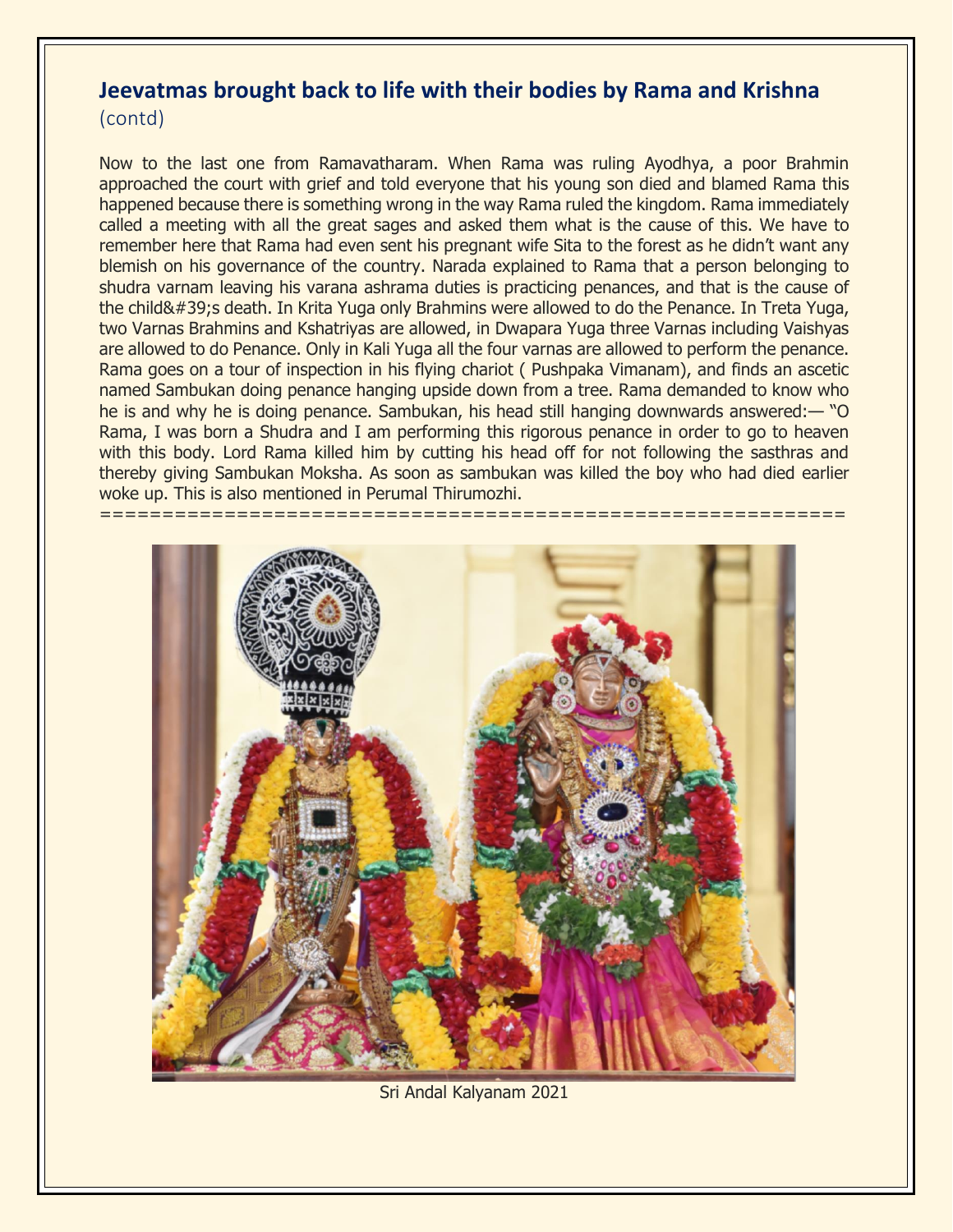### **Intricacies in Vaishnava Dharmā: A Practice Test** Dr V.G Sridharan

### **Prelude:**

Before elaborating on this small article, I offer homage to my great Teacher of Srivaishnavam, Ubaya Vedānta Srimān Rāmaswamy Aiyangār Swāmy. This article derives its inspiration from the soulfulfilling interpretations of erudite vaishnavite scholars in establishing our dharma, when people's actions contrive puzzling situations that are difficult to unravel. This article presents a few such puzzling situations for the readers' analysis and they can compare their responses with the solutions suggested by our Vaishnavite scholars in the next part. The solutions are provided in a different sequence in order to motivate the readers to derive their own views before checking them against the solutions.

#### **Context 1: Inappropriate rendering of hymns despite caution by learned scholars is sinful.**

A young boy, not trained in Sanskrit, was reading Bhagavad Gita with incorrect pronunciation and improper intonation at the banks of the holy river Cauvery. A few learned scholars who passed by the river-side advised him not to deliberately make mistakes because it would constitute a mark of disrespect to the Almighty and therefore sinful. The boy was neither able to correct his Sanskrit nor able to contain himself from reading the document. He therefore went to the other side of the river-bank and continued to read the document without intervention. When a saint approached him and asked him what he learnt from the document, the boy admitted that he did not understand anything but he knew that these words were uttered by God on the battlefield, while seated on the chariot, with His left-hand holding the horses' reins and His right-hand holding the whip and with His beautiful face turned half-way towards his disciple Arjuna. Even after knowing it is God's words, the boy continued to read Bhagavad-Gita incorrectly. He did not listen to the scholars. Clearly, the boy had committed a sin. What do you think?

### **Context 2: Adhering to the dictum of Sāstram pleases God even if it transgresses Sampradāyam.**

Sāstram are dictums that are to be strictly followed in one's life. Sampradāyam comprise wellintended practices, whose underlying beliefs may vary among different classes of people. Sāstram ordain Sandyāvandanam as a series of reflective-prayers for all brahmin menfolk, who must adhere to stipulated times and directions in carrying out the duty. A brahmin boy, Gopal, went out to the backyard one evening to do Sandyāvandanam, but since it started raining soon, he rushed back into the house and continued his duty in the prayer-room but he ensured that he faced the same west direction as stipulated in the Sāstram. However, in following the Sastram, he had to show his back to the Sannidhi of God, which is not acceptable in Sampradāyam. Gopal thought about it for a while. He told himself that if he followed the Sastram in exactitude, God Himself will be pleased. Isn't Gopal right?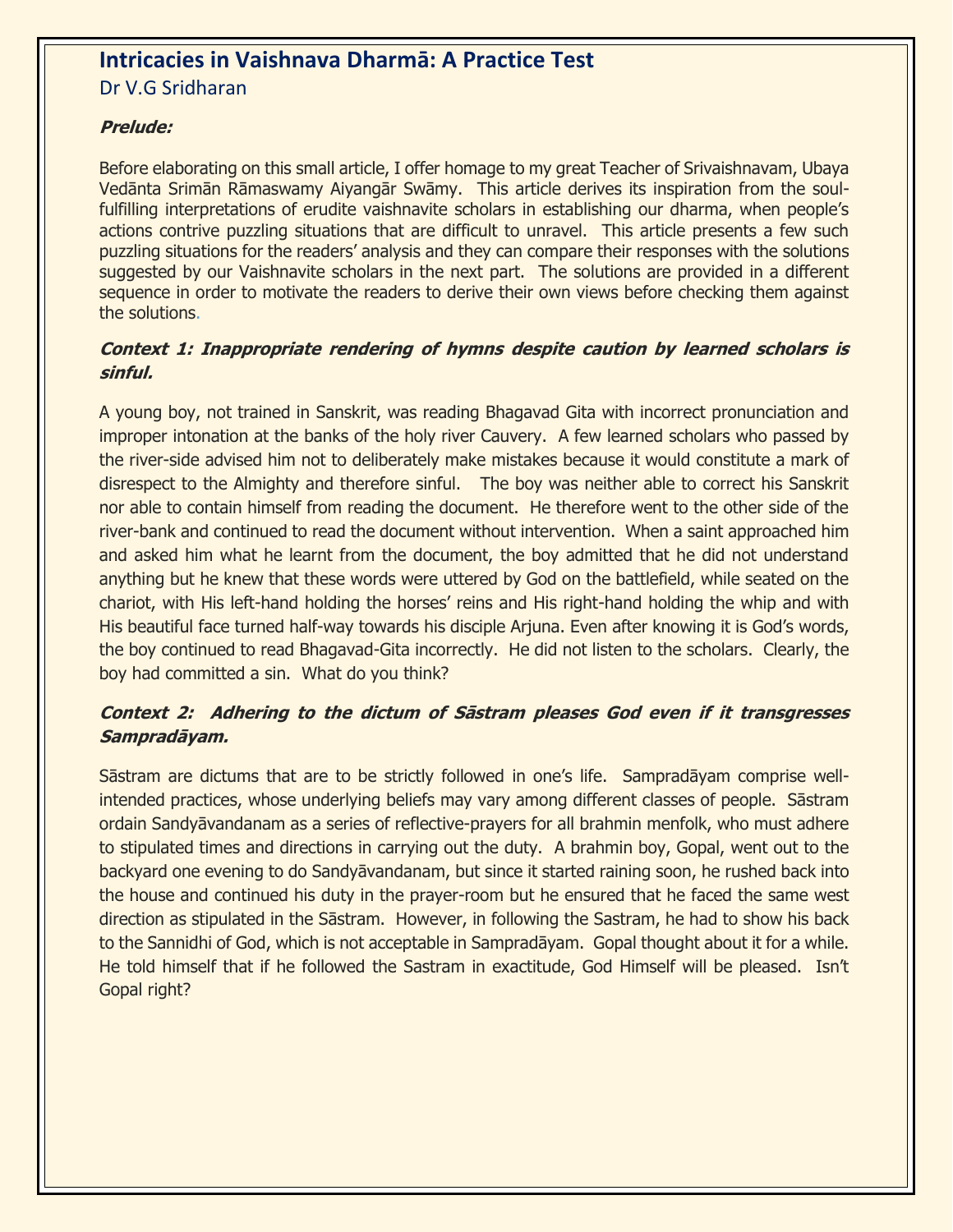### **Intricacies in Vaishnava Dharmā: A Practice Test** (contd)

#### **Context 3: Kumbakarna was also a strong believer of righteousness.**

We now examine the behaviour of the two brothers of Rāvana in Ramāyana. Vibeeshana pleaded with Rāvana to hand back mother Sita to Lord Rāma. However, since Rāvana completely disowned him, Vibeeshana, who sought to respect Dharma, relinquished all his wealth and surrendered before Lord Rāma, without expecting any return favour. Kumbakarna, the other brother of Rāvana, also believed in righteousness. However, his decision was different. He pledged allegiance to his brother thinking that his duty was to not desert his brother who had nurtured him throughout his life, even though Kumbakarna believed that Rāvana had committed an offence. In the end, Rama protected Vibeeshana but killed Kumbakarna. Isn't Kumbakarna worthy of an iota of Lord Rama's sympathy?

#### **Scholar's solution to 1**:

Inappropriate rendering of Upanishadam is a sin; disobeying learned Vedic scholars is an added crime. However, one should see the underlying intentions of the young boy. He could not contain himself without chanting Bhagavad-Gita. He was visualizing the stunning image of God on the chariot with a face half-turned towards his discipline Arjuna. He was obviously enjoying the imagination and his own incorrect rendering was not significant but imagining those verses to be coming from God's own mouth completed his own fantasy journey. It is the form of guru bhakthi that is deeply engrained in the boy's actions, which in turn, are totally acceptable to the Almighty.

#### **Scholar's solution to 2:**

Gopal is not right. While following Sāstram definitely pleases God, Gopal must understand that God created these Sāstram to enable brahmin folk to develop a longing, respectful relationship with Himself and in turn use such relationship for the welfare of all humanity. Further, if following the dictates of the Sāstram comes in the way of offering a loving respect to the one who created the Sāstram, then the dictates of the Sāstram can be ignored.

#### **Scholar's solution to 3:**

Kumbakarna is undoubtedly a righteous person. His brother Rāvana had maintained him all through his life and therefore he was dedicated to him. Though he felt that his brother Rāvana was wrong, he felt the need to stand by his brother's side and to him deserting Rāvana at a crucial stage of warfare is not proper. The Manu Sāstram specify that while owing allegiance to people who protect you is deemed a good conduct, any direct or indirect support to the commission of a crime (such as stealing or abducting) is worse. If one has to forego a duty to offer allegiance to one who has offered protection in the process of not supporting a crime, then that is perfectly valid. Therefore, kumbakarna's righteousness carries far less virtuosity than Vibeeshana's.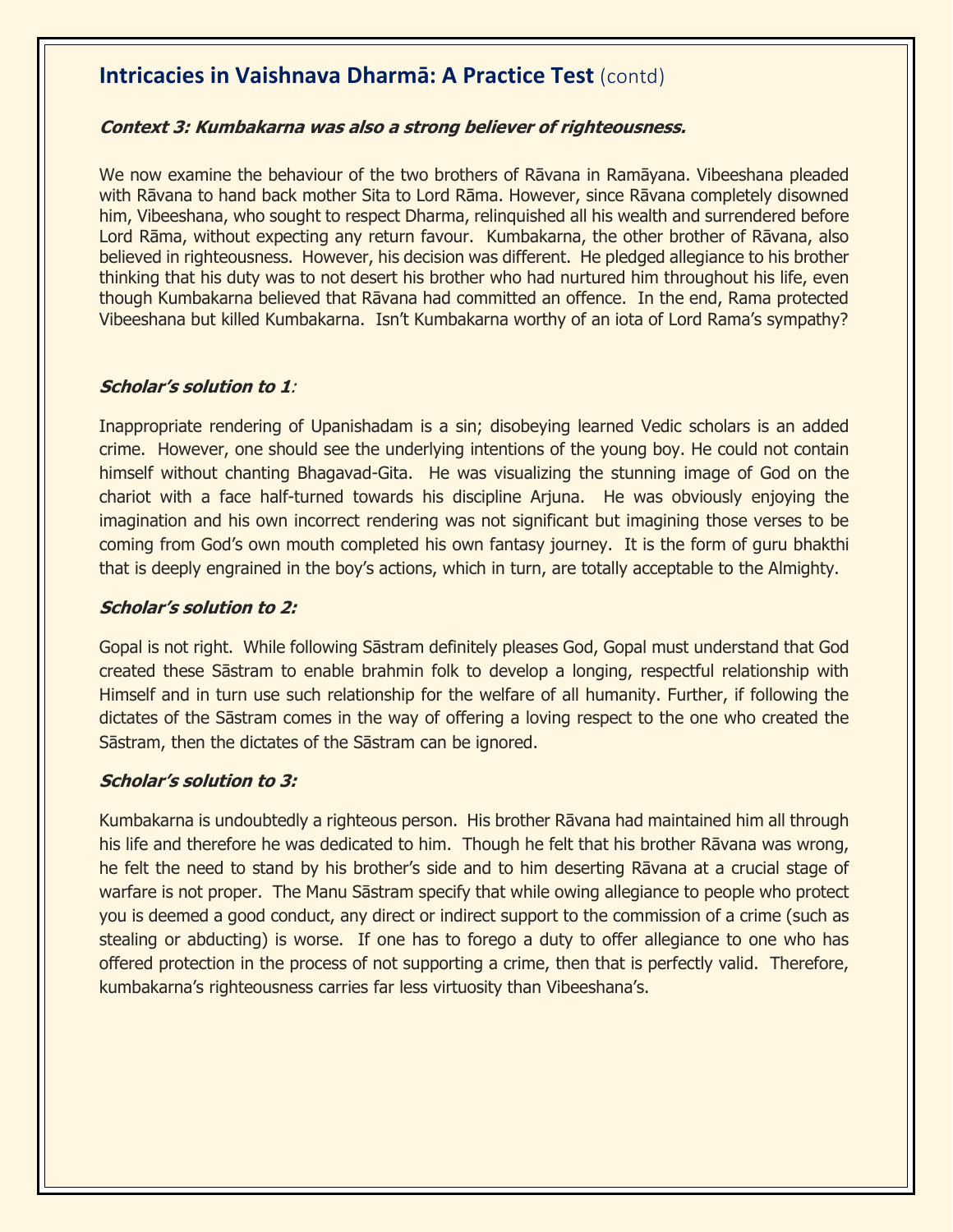# Youth Madal

### **The Key Message**

### Ramesh Raghuraman

Ram and Shyam, after getting admission in a top ranked college, provided with lot of study materials to use once the college reopens after 4 weeks. To store their study materials, they were also allotted open lockers where they need to buy locks to secure them safely.

They both went to a hardware store. Ram bought a number lock whereas Shyam bought a normal lock with key. They have kept all the study materials in the locker and safely locked them.

After 4 weeks, Ram forgot the number combination for his lock and Shyam forgot where he has kept the physical key. So, they both went to back to the hardware store to check how they can open their locks.

The store man said to Ram, you have got a good chance of opening the lock. Since it is a number lock, the key to the correct combination is within the lock itself. You keep trying the combination one by one, and you got a positive chance of 1 from 000 to 999.

He then turned to Shyam and said, since you lost the physical key, you have ruined your chances of opening the lock. You now have to hit the lock hard to break open and the lock will be of no further use to you.

#### **Moral: The lock bears the suffering when its key is lost.**

Ps. If we compare lock to bhagavAn and opening of the lock to the state of attaing the moksham, then forgetting the number combination is like doing **bhagavath apachaaram**. As the key for the correct combination out of many combinations lies within the number lock itself, the remedy for bhagavath apachAram lies within bhagavaan Himself and using one of His kalyaanaguna "kshamaa" out of His countless kalyaanagunaas, He forgives the bhagavatha apachaaram and grants moksham.

On the other hand, losing the physical key is like doing **bhaagavatha apachaaram**. As there is no remedy available within the lock for a misplaced key, there is no remedy available within bhagaaaAn to forgive a bhaagavatha apachaaram. Just like one has to seek only the keys to open the lock, one has to seek only the bhaagavatha to get pardoned for any apachaaram committed against them. If not, this may lead up to the failure of opening the lock in case of the misplaced key and failure to attain moksham in case of the bhaagavatha apachaaram.

Hence abstain from any form of **bhaagavatha apachaaram**